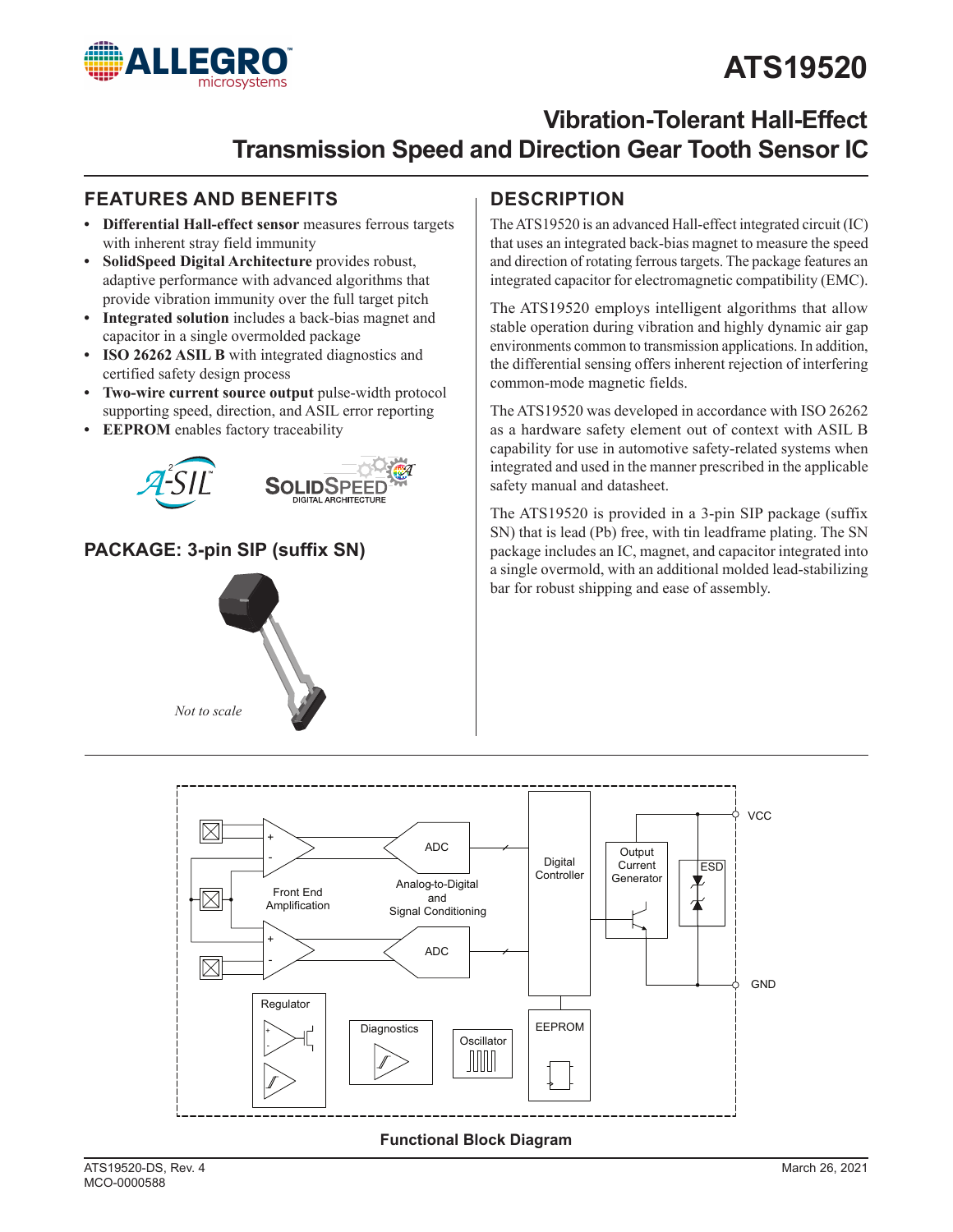### **SELECTION GUIDE\***

| <b>Part Number</b>     | Packing                                         |
|------------------------|-------------------------------------------------|
| ATS19520LSNBTN-RSWHPYU | Tape and reel, 13-in. reel, 800 pieces per reel |

\* Not all combinations are available. Contact Allegro sales for availability and pricing of custom programming options.



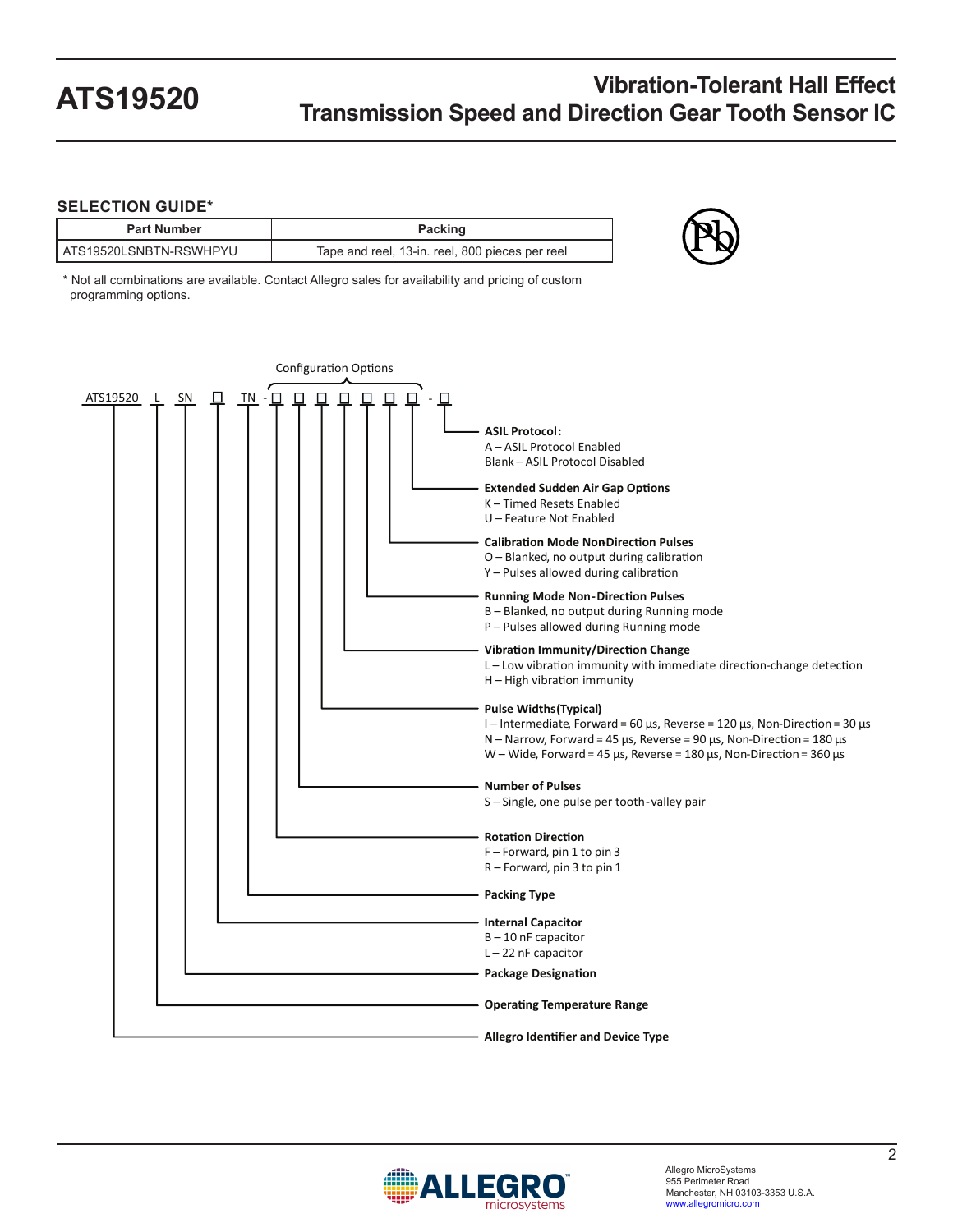### **SPECIFICATIONS**

### **ABSOLUTE MAXIMUM RATINGS**

| <b>Characteristic</b>                | Symbol            | <b>Notes</b>                    | Rating       | <b>Units</b> |
|--------------------------------------|-------------------|---------------------------------|--------------|--------------|
| Supply Voltage                       | $\rm V_{CC}$      | Refer to Power Derating section | 28           |              |
| Reverse Supply Voltage               | $\rm V_{\rm RCC}$ |                                 | $-18$        |              |
| <b>Operating Ambient Temperature</b> | Īд                | Range L                         | $-40$ to 150 | °C           |
| Maximum Junction Temperature         | J(max)            |                                 | 165          | °C           |
| Storage Temperature                  | <sup>1</sup> stq  |                                 | $-65$ to 170 | °C           |

## **PINOUT DIAGRAM AND TERMINAL LIST**

**Terminal List Table**

**Number Name Function**

1 | VCC | Supply voltage 2 | VCC | Supply voltage



## **Package SN, 3-Pin SIP Pinout Diagram**

### **Internal Discrete Capacitor Ratings**

| <b>Characteristic</b> | Symbol         | <b>Notes</b>                                                       | Rating | Units |    |
|-----------------------|----------------|--------------------------------------------------------------------|--------|-------|----|
| Nominal Capacitance   |                | В<br>Connected between VCC and GND; refer to<br>Figure<br>n r<br>∼ |        |       | nF |
|                       | <b>USUPPLY</b> |                                                                    | nF     |       |    |



**Figure 1: Typical Application Circuit**

<span id="page-2-0"></span>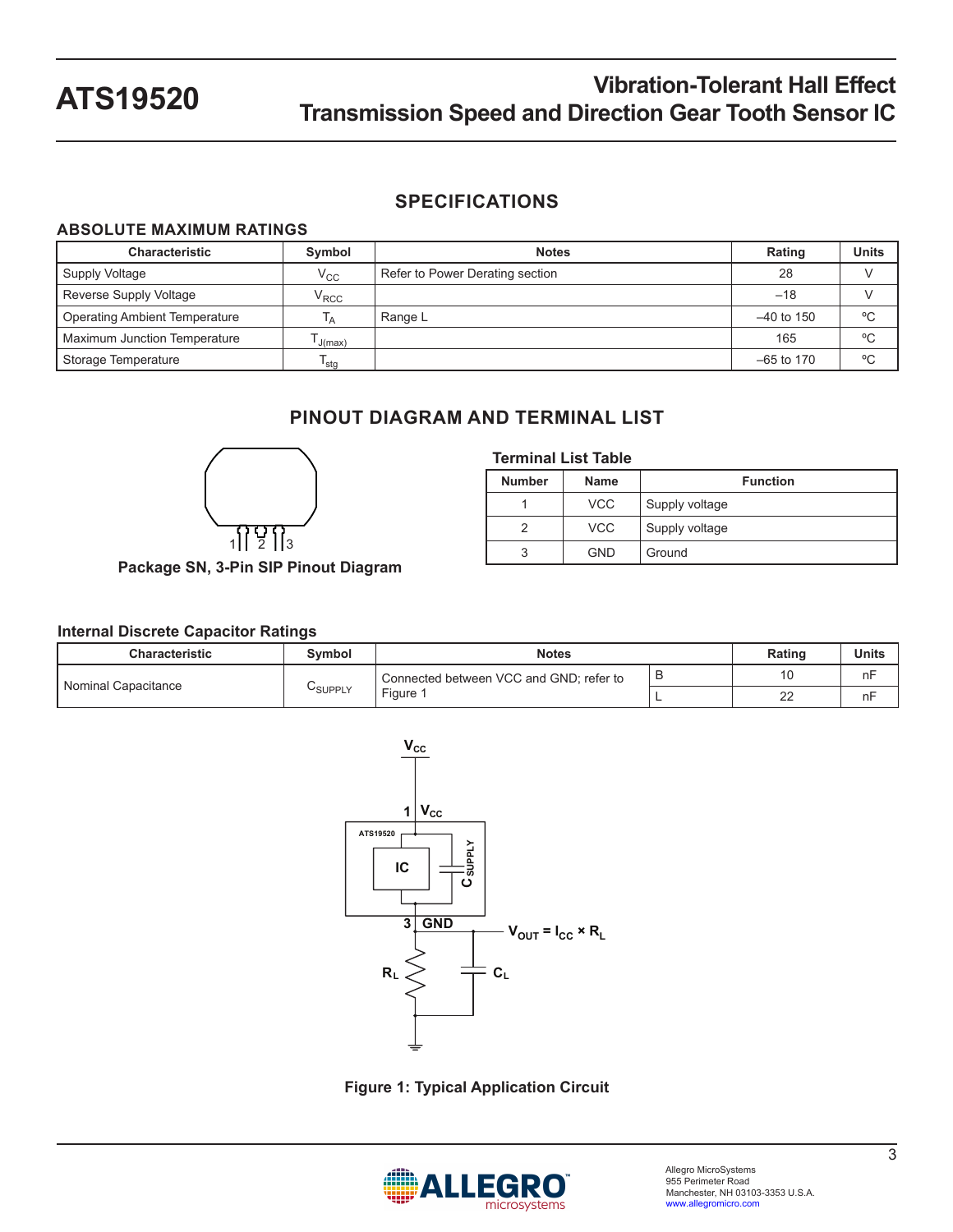### **OPERATING CHARACTERISTICS: Valid throughout full operating and temperature ranges, unless otherwise specified**

| <b>Characteristic</b>                            | Symbol                           | <b>Test Conditions</b>                                                                                   | Min.               | Typ. [1]                 | Max.                     | Unit   |        |
|--------------------------------------------------|----------------------------------|----------------------------------------------------------------------------------------------------------|--------------------|--------------------------|--------------------------|--------|--------|
| <b>GENERAL</b>                                   |                                  |                                                                                                          |                    |                          |                          |        |        |
| Supply Voltage [2]                               | $V_{\rm CC}$                     | Operating, $T_J < T_{J(max)}$ , voltage across pin 1 and<br>pin 3; does not include voltage across $R_1$ | 4                  |                          | 24                       | $\vee$ |        |
| Undervoltage Lockout                             | $V_{CC(UV)}$                     | $V_{CC}$ 0 V $\rightarrow$ 5 V or 5 V $\rightarrow$ 0 V                                                  |                    | $\overline{\phantom{0}}$ | 3.6                      | 3.95   | $\vee$ |
| Reverse Supply Current <sup>[3]</sup>            | $I_{\text{RCC}}$                 | $V_{CC} = V_{RCC(max)}$                                                                                  |                    | $-10$                    |                          |        | mA     |
|                                                  | ICC(LOW)                         | Low-current state                                                                                        |                    | 5.9                      | 7                        | 8      | mA     |
| <b>Supply Current</b>                            | ICCHIGH)                         | High-current state                                                                                       |                    | 12                       | 14                       | 16     | mA     |
|                                                  | ICCHIGH<br>I <sub>CC</sub> (LOW) | Ratio of high current to low current (isothermal)                                                        |                    | 1.9                      |                          |        |        |
| <b>ASIL Safety Current</b>                       | RESET                            | Refer to Figure 7                                                                                        |                    | 1.5                      | $\overline{\phantom{0}}$ | 3.9    | mA     |
| <b>PROTECTION CIRCUITS</b>                       |                                  |                                                                                                          |                    |                          |                          |        |        |
| Supply Zener Clamp Voltage                       | V <sub>Zsupply</sub>             | $I_{CC}$ = 19 mA, $T_A$ = 25°C                                                                           |                    | 28                       |                          |        | $\vee$ |
| <b>POWER-ON CHARACTERISTICS</b>                  |                                  |                                                                                                          |                    |                          |                          |        |        |
| Power-On State                                   | POS                              | $V_{CC}$ > $V_{CC(min)}$ , as connected in Figure 1                                                      |                    | CC(LOW)                  |                          |        | mA     |
| Power-On Time [4]                                | $t_{PO}$                         | Time from $V_{CC}$ > $V_{CC(min)}$ , until device has<br>entered calibration                             |                    |                          |                          | 1      | ms     |
| OUTPUT PULSE CHARACTERISTICS, PULSE PROTOCOL [5] |                                  |                                                                                                          |                    |                          |                          |        |        |
|                                                  |                                  | Voltage measured at pin 2 in Figure 1,                                                                   | SNL variant        | $\Omega$                 | 4.5                      | 8      | μs     |
| <b>Output Rise Time</b>                          | $t_{r}$                          | $R_1 = 100 \Omega$ , C <sub>1</sub> = 10 pF, measured<br>between 10% and 90% of signal                   | SNB variant        | $\Omega$                 | 2                        | 4      | μs     |
|                                                  |                                  | Voltage measured at pin 3 in Figure 1,                                                                   | <b>SNL</b> variant | $\Omega$                 | 4.5                      | 8      | μs     |
| Output Fall Time                                 | $t_{r}$                          | $R_1 = 100 \Omega$ , C <sub>1</sub> = 10 pF, measured<br>SNB variant<br>between 10% and 90% of signal    |                    | $\Omega$                 | 2                        | 4      | μs     |
| Pulse Width, ASIL Warning                        | t <sub>w</sub> (ASILwarn)        | Refer to Figure 7                                                                                        |                    | 63                       |                          | 121    | μs     |
| Pulse Width, ASIL Critical                       | <sup>I</sup> w(ASILcrit)         | Refer to Figure 7                                                                                        |                    | 4                        |                          | 8      | ms     |

*Continued on next page...*

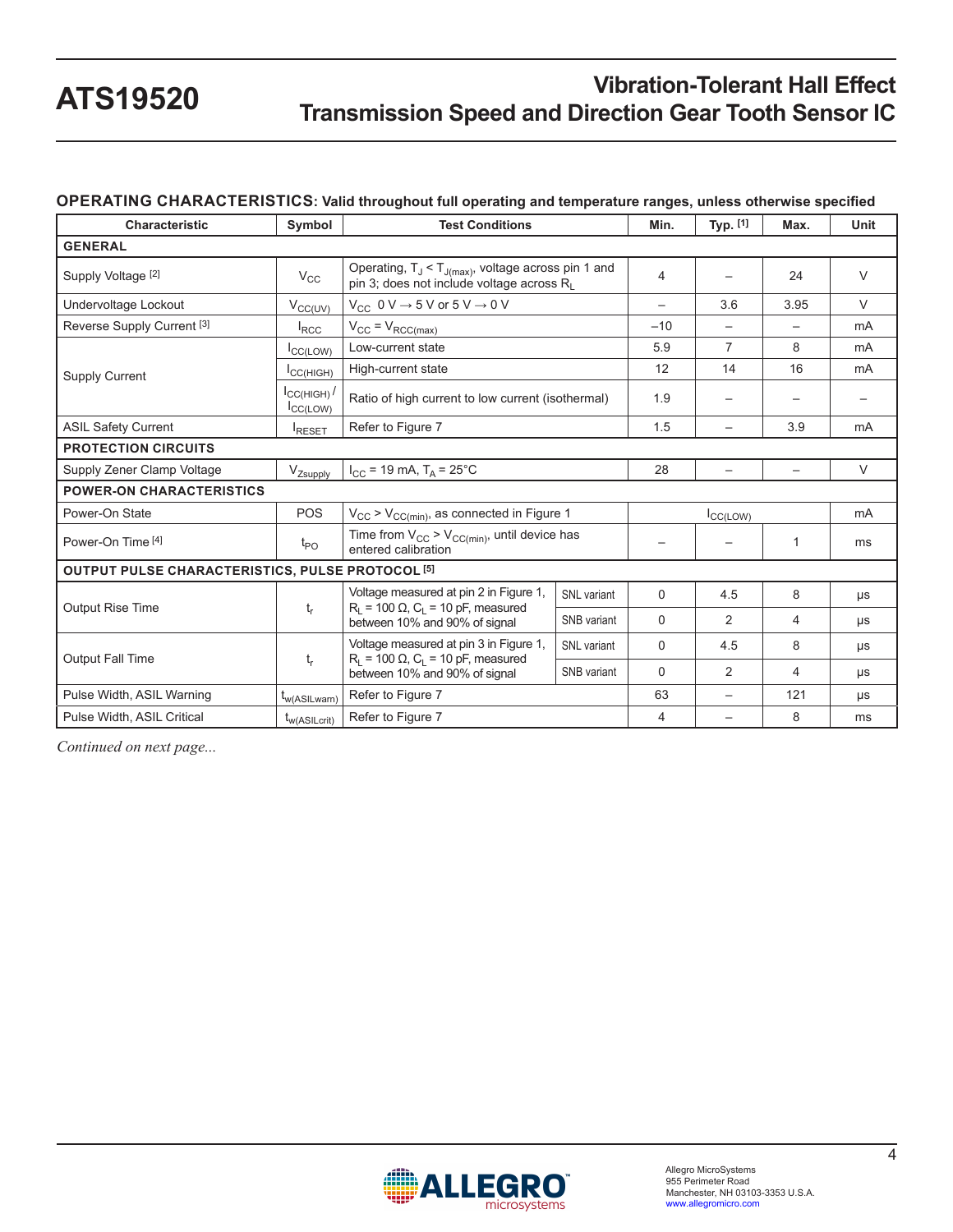### **OPERATING CHARACTERISTICS (continued): Valid throughout full operating temperature ranges,**

**unless otherwise specified**

| <b>Characteristic</b>                                         | Symbol             | <b>Test Conditions</b>                           | Min.     | Typ. [1]                 | Max.           | Unit    |
|---------------------------------------------------------------|--------------------|--------------------------------------------------|----------|--------------------------|----------------|---------|
| <b>INTERMEDIATE PULSE WIDTH OPTION (PART NUMBER -xxlxxxx)</b> |                    |                                                  |          |                          |                |         |
| Threshold to Enter High-Speed Mode                            | $f_{HIGH}$         | $T_{\text{CYCI E}}$ frequency increasing         | 0.935    | 1.1                      | 1.265          | kHz     |
| Threshold to Exit High-Speed Mode                             | $f_{LOW}$          | T <sub>CYCLE</sub> frequency decreasing          | 0.85     | 1                        | 1.15           | kHz     |
| Pulse Width, Forward Rotation                                 | $t_{w(FWD)}$       | $T_{\text{CYCLE}}$ frequency < $f_{\text{LOW}}$  | 51       | 60                       | 69             | μs      |
| Pulse Width, Reverse Rotation                                 | $t_{w(REV)}$       | $T_{\text{CYCLE}}$ frequency < $f_{\text{LOW}}$  | 102      | 120                      | 138            | μs      |
| Pulse Width, High-Speed                                       | $t_{w(HS)}$        | $T_{\text{CYCLE}}$ frequency > $f_{\text{HIGH}}$ | 25       | 30                       | 35             | μs      |
| Pulse Width, Non-Direction                                    | $t_{w(ND)}$        |                                                  | 25       | 30                       | 35             | μs      |
| Operating Frequency,<br>Forward Rotation [6][7][8]            | $f_{FWD}$          |                                                  | 0        |                          | 12             | kHz     |
| Operating Frequency,<br>Reverse Rotation [6][7][8]            | $f_{\mathsf{REV}}$ |                                                  | $\Omega$ |                          | 12             | kHz     |
| Operating Frequency,<br>Non-Direction Pulses [6][8]           | $f_{ND}$           |                                                  | 0        |                          | 12             | kHz     |
| <b>NARROW PULSE WIDTH OPTION (PART NUMBER -xxNxxxx)</b>       |                    |                                                  |          |                          |                |         |
| Pulse Width, Forward Rotation                                 | $t_{w(FWD)}$       |                                                  | 38       | 45                       | 52             | μs      |
| Pulse Width, Reverse Rotation                                 | $t_{w(REV)}$       |                                                  | 76       | 90                       | 104            | μs      |
| Pulse Width, Non-Direction                                    | $t_{w(ND)}$        |                                                  | 153      | 180                      | 207            | μs      |
| Operating Frequency,<br>Forward Rotation [6][8]               | $f_{\text{FWD}}$   |                                                  | $\Omega$ | $\equiv$                 | 12             | kHz     |
| Operating Frequency,<br>Reverse Rotation [6][8]               | $f_{REV}$          |                                                  | $\Omega$ | $\overline{\phantom{0}}$ | $\overline{7}$ | kHz     |
| Operating Frequency,<br>Non-Direction Pulses [6][8]           | $f_{ND}$           |                                                  | 0        |                          | 4              | kHz     |
| WIDE PULSE WIDTH OPTION (PART NUMBER -xxWxxxx)                |                    |                                                  |          |                          |                |         |
| Pulse Width, Forward Rotation                                 | $t_{w(FWD)}$       |                                                  | 38       | 45                       | 52             | μs      |
| Pulse Width, Reverse Rotation                                 | $t_{w(REV)}$       |                                                  | 153      | 180                      | 207            | μs      |
| Pulse Width, Non-Direction                                    | $t_{w(ND)}$        |                                                  | 306      | 360                      | 414            | $\mu s$ |
| Operating Frequency,<br>Forward Rotation [6][8]               | $f_{\text{FWD}}$   |                                                  | 0        |                          | 12             | kHz     |
| Operating Frequency,<br>Reverse Rotation [6][8]               | $f_{REV}$          |                                                  | $\Omega$ | $\equiv$                 | $\overline{4}$ | kHz     |
| Operating Frequency,<br>Non-Direction Pulses [6][8]           | $f_{ND}$           |                                                  | $\Omega$ |                          | 2.2            | kHz     |

*Continued on next page...*

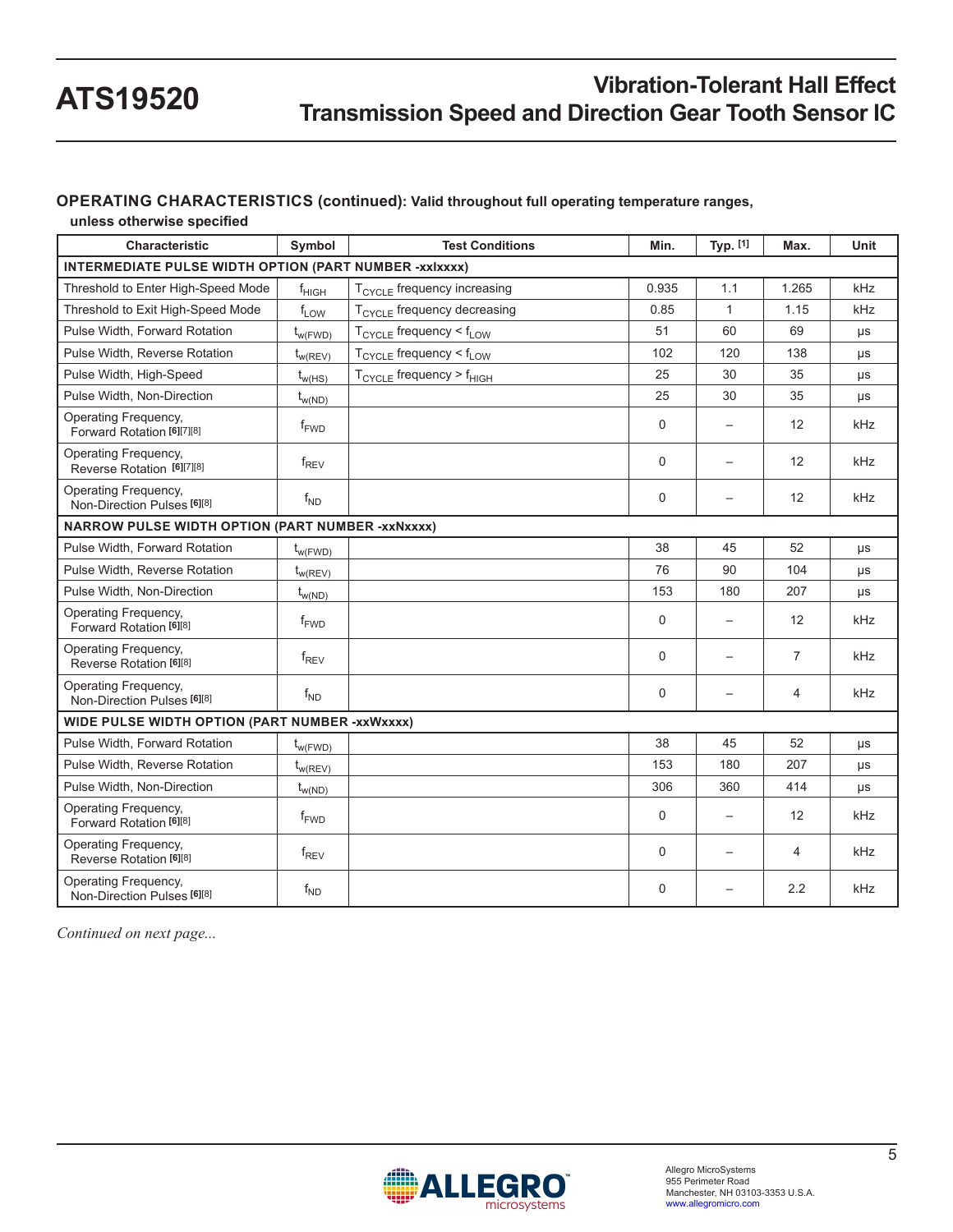### **OPERATING CHARACTERISTICS (continued): Valid throughout full operating temperature ranges,**

**unless otherwise specified**

| Characteristic                               | Symbol                           | <b>Test Conditions</b>                                                                                                                                                      | Min.                            | Typ. [1]                 | Max.                             | Unit                       |
|----------------------------------------------|----------------------------------|-----------------------------------------------------------------------------------------------------------------------------------------------------------------------------|---------------------------------|--------------------------|----------------------------------|----------------------------|
| <b>INPUT CHARACTERISTICS AND PERFORMANCE</b> |                                  |                                                                                                                                                                             |                                 |                          |                                  |                            |
| Air Gap Range                                |                                  | Using Allegro 60-0 reference target; tested at<br>1000 rpm [9]                                                                                                              | 0.5                             |                          | 2.8                              | mm                         |
| <b>User-Induced Offset</b>                   |                                  | Differential Magnitude valid for both differential<br>magnetic channels.                                                                                                    | $-400$                          |                          | 400                              | G                          |
| Operate Point                                | $B_{OP}$                         | % of peak-to-peak IC-processed signal                                                                                                                                       | $\overline{\phantom{0}}$        | 75                       | $\overline{\phantom{0}}$         | $\%$                       |
| Release Point                                | $B_{RP}$                         | % of peak-to-peak IC-processed signal                                                                                                                                       | $\overline{\phantom{0}}$        | 25                       | $\overline{\phantom{0}}$         | $\frac{0}{0}$              |
| <b>Switch Point Separation</b>               | B <sub>DIFF(SP-SEP)</sub>        | Required amount of amplitude separation<br>between channels at each $B_{\Omega P}$ and $B_{RP}$<br>occurrence; refer to Figure 4                                            | 20                              |                          |                                  | $\%B_{\text{DIFF}(pk-pk)}$ |
| Allowable Differential Sequential            | $B_{SEQ(n+1)}$ /<br>$B_{SEQ(n)}$ | Signal cycle-to-cycle variation<br>(refer to Figure 2)                                                                                                                      | 0.7                             |                          | 1.3                              |                            |
| <b>Signal Variation</b>                      | $B_{SEQ(n+i)}$ /<br>$B_{SEQ(n)}$ | Overall signal variation<br>(refer to Figure 2)                                                                                                                             | 0.1                             |                          |                                  |                            |
| Initial Calibration                          | $T_{CAL}$                        | Periods after $t_{PQ}$ completed and first valid speed<br>and direction output. Constant direction of rotation.<br>Refer to Figure 3 for definition of T <sub>CYCLE</sub> . |                                 |                          | $4 \times$<br>$T_{\text{CYCLE}}$ |                            |
|                                              |                                  | High Vibration (-xxxHxxxx variant)                                                                                                                                          | $1 \times T_{CYCLE}$            | $\overline{\phantom{0}}$ |                                  |                            |
| Vibration Immunity (Startup)                 |                                  | Low Vibration (-xxxLxxxx variant)                                                                                                                                           | $1 \times T_{CYCLE}$            |                          |                                  |                            |
|                                              |                                  | High Vibration (-xxxHxxxx variant)                                                                                                                                          | $1 \times T_{CYCLE}$            | $\overline{\phantom{0}}$ |                                  |                            |
| Vibration Immunity (Running Mode)            |                                  | Low Vibration (-xxxLxxxx variant)                                                                                                                                           | $0.12 \times$<br><b>T</b> CYCLE |                          |                                  |                            |
| <b>Timer Period</b>                          |                                  | Timed reset intervals with no output pulses<br>(-xxxxxxk variant)                                                                                                           |                                 | 0.5                      |                                  | s                          |
| <b>THERMAL CHARACTERISTICS</b>               |                                  |                                                                                                                                                                             |                                 |                          |                                  |                            |
| Package Thermal Resistance [10]              | $R_{\theta JA}$                  | Single-layer PCB with copper limited to solder pads                                                                                                                         | $\overline{\phantom{0}}$        | 150                      | $\overline{\phantom{m}}$         | °C/W                       |

<sup>[1]</sup> Typical values are at T<sub>A</sub> = 25°C and V<sub>CC</sub> = 12 V. Performance may vary for individual units, within the specified maximum and minimum limits.

[2] Maximum voltage must be adjusted for power dissipation and junction temperature; see representative for Power Derating discussions.

[3] Negative current is defined as conventional current coming out of (sourced from) the specified device terminal.

 $[4]$  Output transients prior to  $t_{PO}$  should be ignored.

[5] Timing from start of rising output transition. Measured pulse width will vary on load circuit configurations and thresholds. Pulse width measured at threshold of (I<sub>CC/HIGH)</sub> + l<sub>CC(LOW)</sub> / 2 for non-ASIL pulses and (l<sub>RESET</sub> + l<sub>CC(LOW)</sub>) / 2 for ASIL pulses.<br><sup>[6]</sup> Maximum Operating Frequency is determined by satisfactory separation of output pulses. If shorter low-state durations can be reso

be higher. Does not appy to -xxIxxxx variant or  $f_{\text{FWD}}$ .<br><sup>[7]</sup> Direction information is not available when frequency >  $f_{\text{HIGH}}$  for the Intermediate Pulse Width option.

[8] Zero-speed is not met when the xxxxxxK-variant is implemented due to the inclusion of a timed reset.

[9] Speed-related effects on maximum air gap are highly dependent upon specific target geometry. Consult with Allegro field applications engineering for aid with assessment of target geometries.

[10] Additional thermal information is available on the Allegro website.

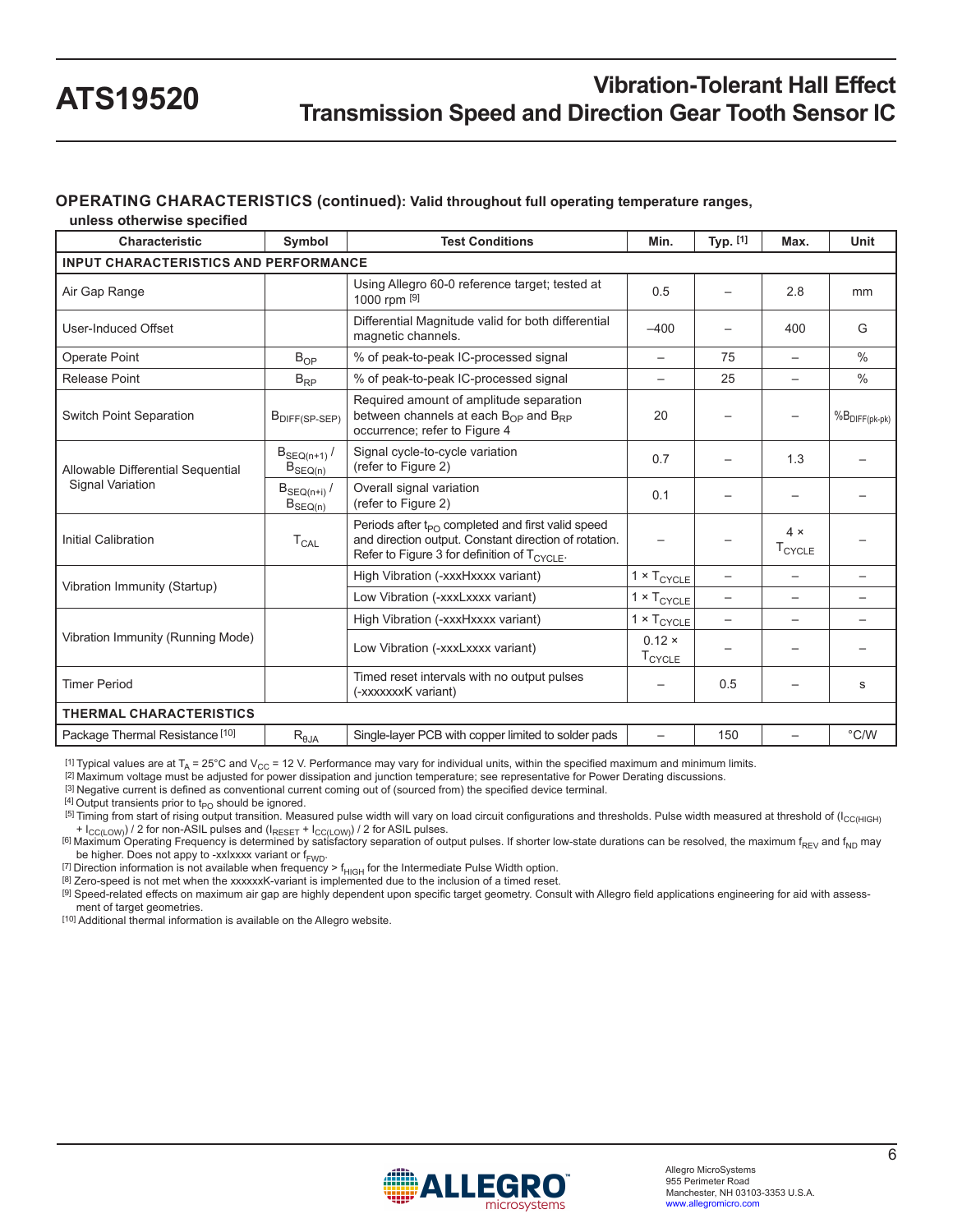

<span id="page-6-1"></span>





 $B_{\text{DIFF}}$  = The differential magnetic flux density sensed by the sensor.

<span id="page-6-2"></span>**Figure 3: Definition of T<sub>CYCLE</sub>** 



**Figure 4: Definition of Switch Point Separation**

<span id="page-6-0"></span>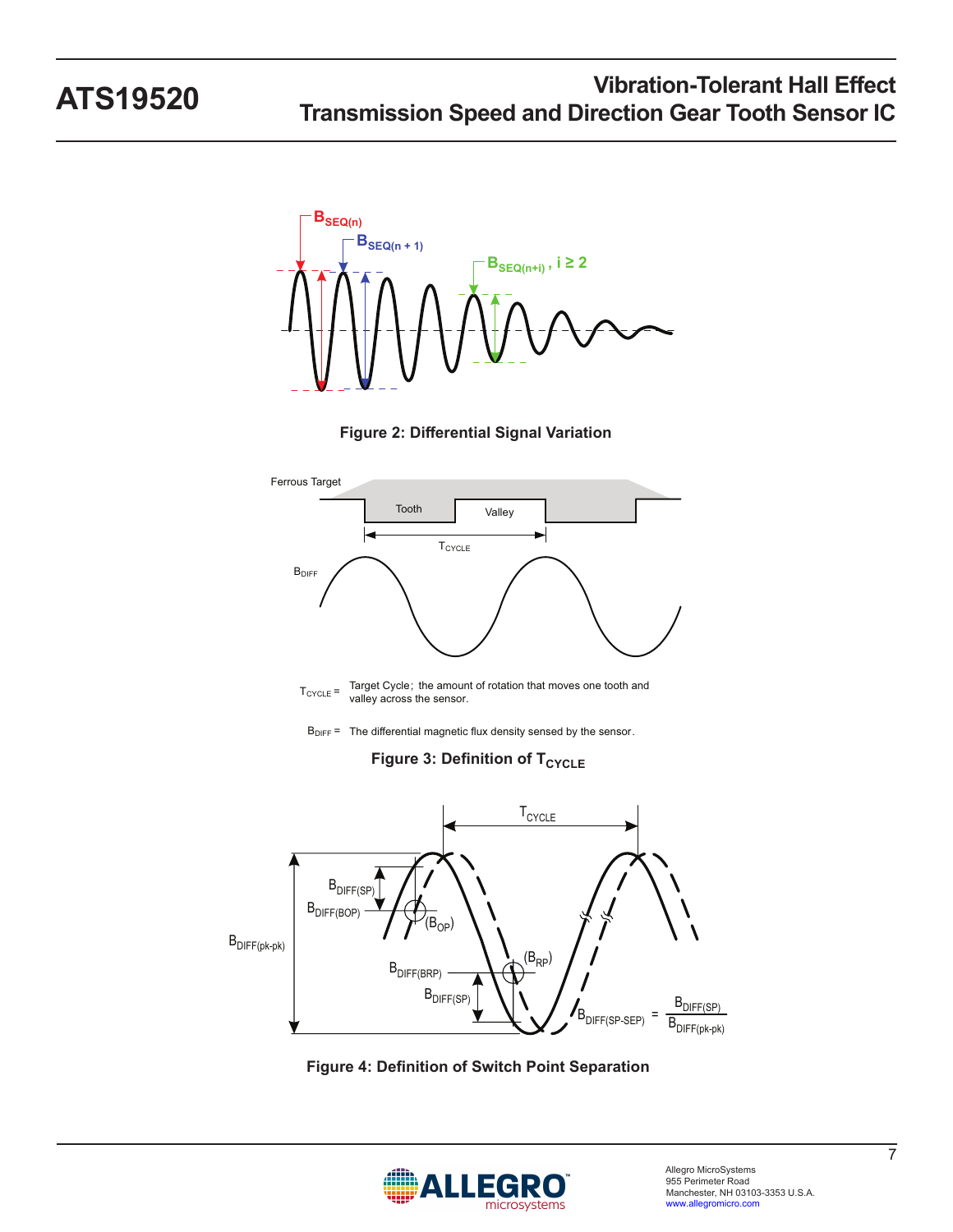| <b>Characteristics</b>  | Symbol                    | <b>Test Conditions</b>                            | Typ. | <b>Units</b> | <b>Symbol Key</b>                       |
|-------------------------|---------------------------|---------------------------------------------------|------|--------------|-----------------------------------------|
| <b>Outside Diameter</b> | $D_{o}$                   | Outside diameter of target                        | 120  | mm           | $\varnothing$ D <sub>0</sub><br>$h_t$ - |
| Face Width              | F                         | Breadth of tooth, with respect<br>to branded face | 6    | mm           | ヘシパ<br>Н                                |
| Circular Tooth Length   |                           | Length of tooth, with respect<br>to branded face  | 3    | deg.         | <b>Branded Face</b><br>of Package -     |
| Circular Valley Width   | $\mathsf{t}_{\mathsf{V}}$ | Length of valley, with respect<br>to branded face | 3    | deg.         | н                                       |
| Tooth Whole Depth       | $h_{t}$                   |                                                   | 3    | mm           | 7 <sub>K</sub><br>H                     |
| Material                |                           | Low Carbon Steel                                  |      |              | Air Gap                                 |

### **Reference Target 60-0 (60 Tooth Target)**



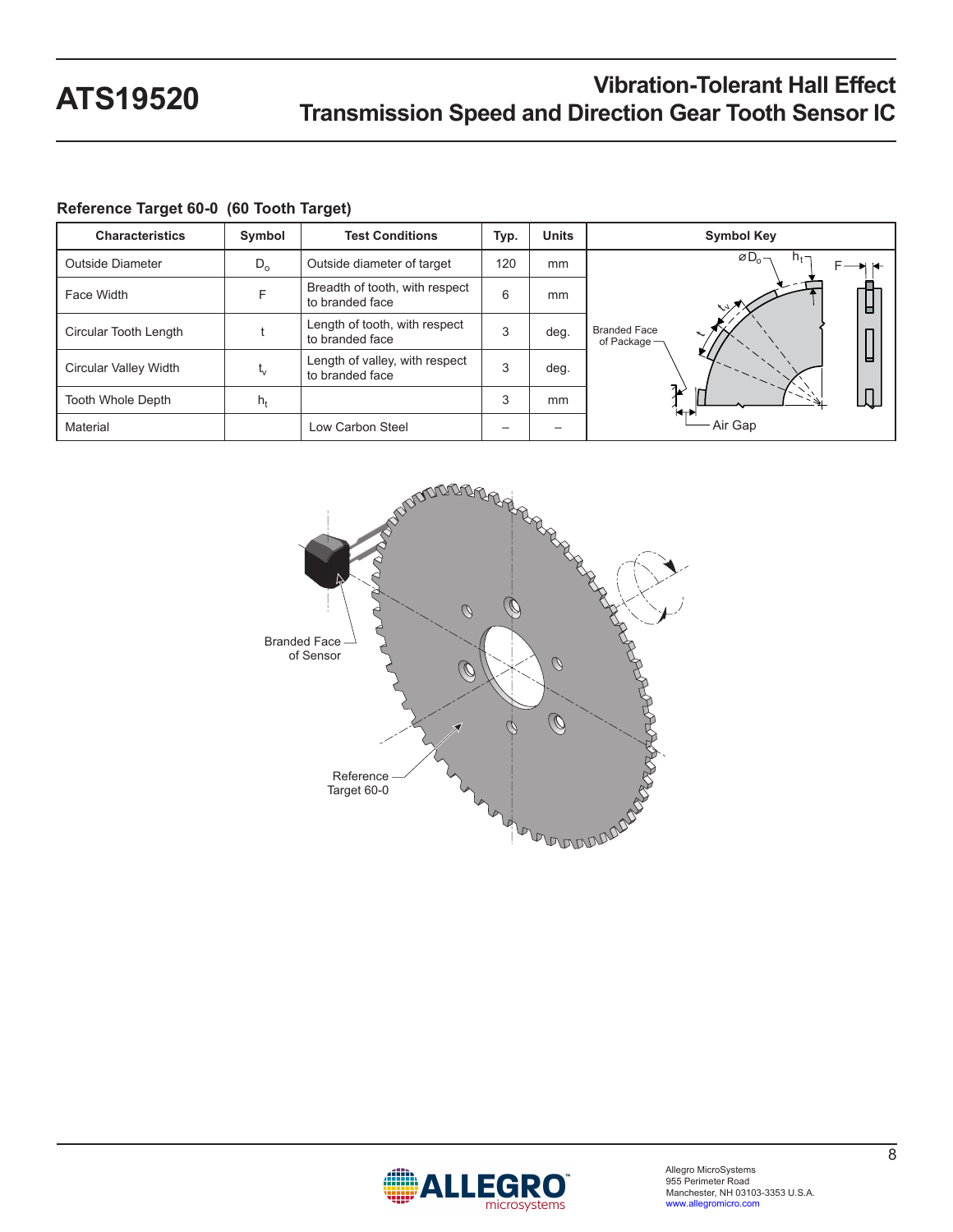## **FUNCTIONAL DESCRIPTION**

## **Sensing Technology**

The sensor IC contains a single-chip Hall-effect circuit that supports a trio of Hall elements. These are used in differential pairs to provide electrical signals containing information regarding edge position and direction of target rotation. The ATS19520 is intended for use with ferrous targets.

After proper power is applied to the sensor IC, it is capable of providing digital information that is representative of the magnetic features of a rotating target. The waveform diagrams in [Figure 5](#page-8-0) present the automatic translation of the target profiles, through their induced magnetic profiles, to the digital output signal of the sensor IC.



**Figure 5: Magnetic Profile**

**The magnetic profile reflects the features of the target, allowing the sensor IC to present an accurate digital output.**

## **Direction Detection**

The sensor IC compares the relative phase of its two differential channels to determine which direction the target is moving. The relative switching order is used to determine the direction, which is communicated through the output protocol.

## **Data Protocol Description**

When a target passes in front of the device (opposite the branded face of the package case), the ATS19520 generates an output pulse for each tooth of the target. Speed information is provided by the output pulse rate, while direction of target rotation is provided by the duration of the output pulses. The sensor IC can sense target movement in both the forward and reverse directions.

### **FORWARD ROTATION**

As shown in panel A in [Figure 6](#page-8-1), when the target is rotating such that a tooth near the sensor  $IC - of$ -Fxxxxxx variant – passes from pin 1 to pin 3, this is referred to as forward rotation. This direction is opposite for the -Rxxxxxx variant. Forward rotation is indicated by output pulse widths of  $t_{w(FWD)}$ .

### **REVERSE ROTATION**

As shown in panel B in [Figure 6,](#page-8-1) when the target is rotating such that a tooth passes from pin 3 to pin 1, it is referred to as reverse rotation for the -Fxxxxxx variant. Reverse rotation is indicated by output pulse widths of  $t_{w(REV)}$ .



<span id="page-8-1"></span>

<span id="page-8-0"></span>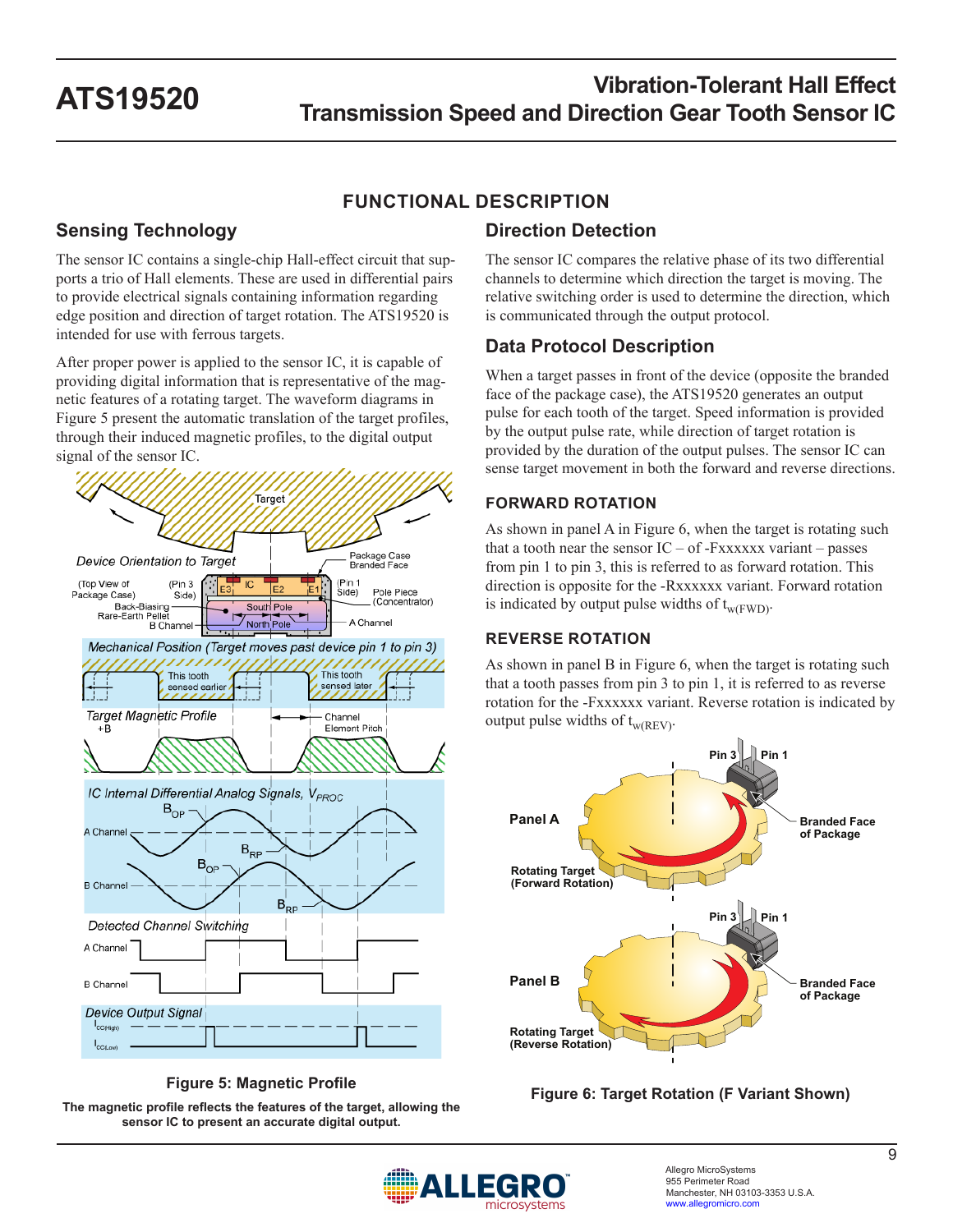## **ASIL Protocol**

The -xxxxxxx-A variant contains diagnostic circuitry that will continuously monitor occurrences of failure defects within the IC. Refer to [Figure 7](#page-9-0) for the output protocol of the ASIL Safe State after an internal defect has been detected. Error Protocol will result from faults which cause incorrect signal transmission (i.e., too few or too many output pulses).

*Note: If a fault exists continuously, the device will attempt recovery indefinitely. Refer to the ATS19520 Safety Manual for additional details on the ASIL Safe State Output Protocol.*



<span id="page-9-0"></span>**Figure 7: Output Protocol (ASIL Safe State)**

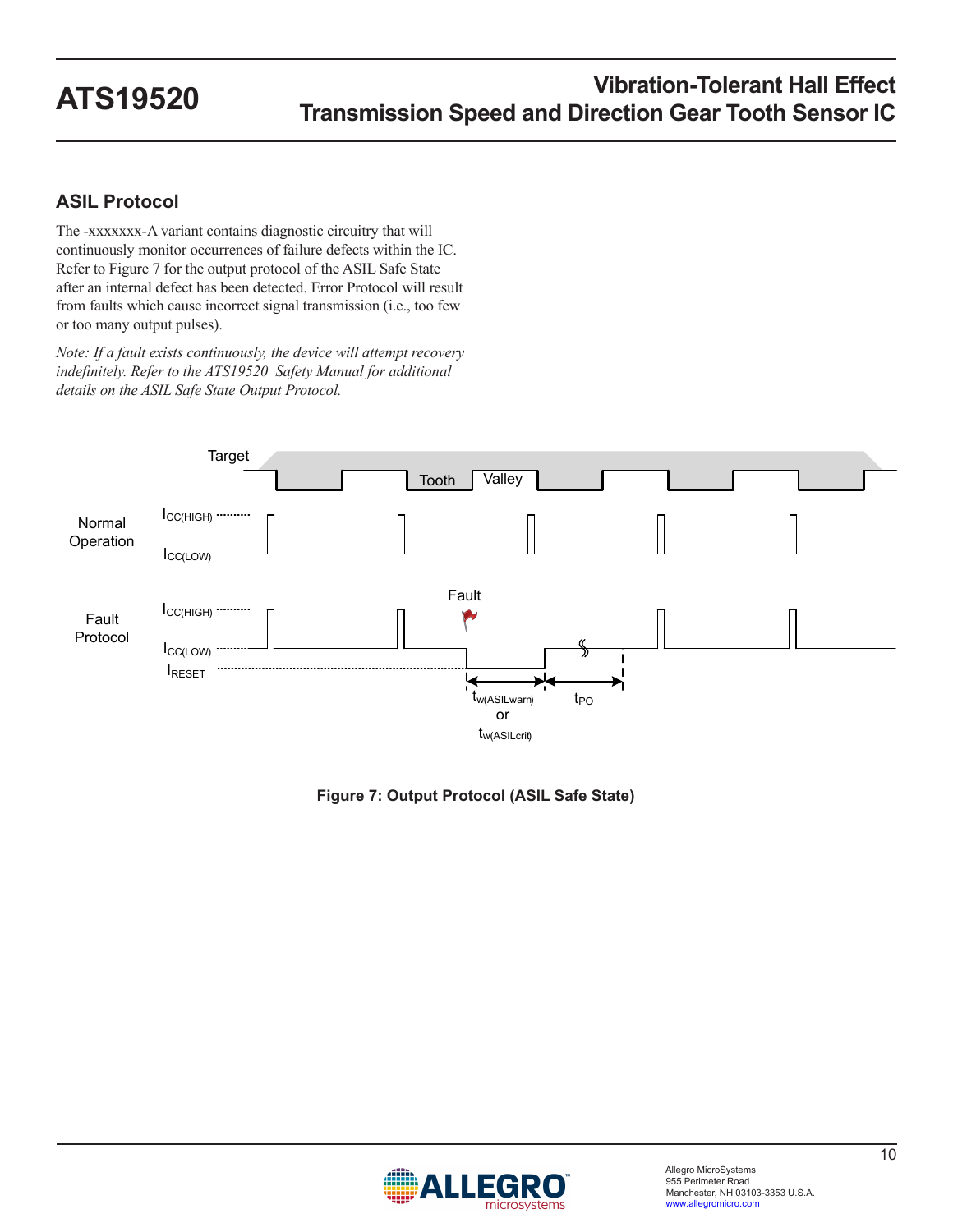### **POWER DERATING**

The device must be operated below the maximum junction temperature of the device  $(T_{J(max)})$ . Under certain combinations of peak conditions, reliable operation may require derating supplied power or improving the heat dissipation properties of the application. This section presents a procedure for correlating factors affecting operating  $T_J$ . (Thermal data is also available on the Allegro website.)

The Package Thermal Resistance ( $R_{\theta JA}$ ) is a figure of merit summarizing the ability of the application and the device to dissipate heat from the junction (die), through all paths to the ambient air. Its primary component is the Effective Thermal Conductivity (K) of the printed circuit board, including adjacent devices and traces. Radiation from the die through the device case  $(R<sub>BIC</sub>)$  is relatively small component of  $R_{\theta JA}$ . Ambient air temperature  $(T_A)$  and air motion are significant external factors, damped by overmolding.

The effect of varying power levels (Power Dissipation,  $P_D$ ), can be estimated. The following formulas represent the fundamental relationships used to estimate  $T<sub>J</sub>$ , at  $P<sub>D</sub>$ .

$$
P_D = V_{IN} \times I_{IN} \tag{1}
$$

$$
\Delta T = P_D \times R_{\theta J A} \tag{2}
$$

$$
T_J = T_A + \varDelta T \tag{3}
$$

For example, given common conditions such as:  $T_A = 25^{\circ}C$ ,  $V_{CC}$  = 12 V, I<sub>CC</sub> = 14 mA, and R<sub> $\theta$ JA</sub> = 150°C/W, then:

$$
P_D = V_{CC} \times I_{CC} = 12 \ V \times 14 \ mA = 168 \ mW
$$

$$
\Delta T = P_D \times R_{\theta J A} = 168 \, \text{mW} \times 150^{\circ} \text{C/W} = 25.2^{\circ} \text{C}
$$
\n
$$
T_J = T_A + \Delta T = 25^{\circ} \text{C} + 25.2^{\circ} \text{C} = 50.2^{\circ} \text{C}
$$



A worst-case estimate,  $P_{D(max)}$ , represents the maximum allowable power level ( $V_{CC(max)}$ ,  $I_{CC(max)}$ ), without exceeding  $T_{J(max)}$ , at a selected  $R_{\theta JA}$  and  $T_A$ 

*Example*: Reliability for  $V_{CC}$  at  $T_A = 150$ °C, package SN, using a single-layer PCB.

Observe the worst-case ratings for the device, specifically:  $R_{\theta J A} = 150^{\circ}$ C/W,  $T_{J(max)} = 165^{\circ}$ C, V<sub>CC(max)</sub> = 24 V, and I<sub>CC(avg)</sub> = 14.6 mA.  $I_{CC(avg)}$  is computed using  $I_{CC(LOW)(max)}$  and  $I_{CC(HIGH)}$  $_{\text{(max)}}$ , with a duty cycle of 83% computed from  $t_{\text{w(REV)(max)}}$  ontime at 4 kHz maximum operating frequency.

Calculate the maximum allowable power level,  $P_{D(max)}$ . First, invert equation 3:

$$
\Delta T_{max} = T_{J(max)} - T_A = 165^{\circ}C - 150^{\circ}C = 15^{\circ}C
$$

This provides the allowable increase to  $T<sub>I</sub>$  resulting from internal power dissipation. Then, invert equation 2:

$$
P_{D(max)} = \Delta T_{max} + R_{\theta J A} = 15^{\circ}C + 150^{\circ}C/W = 100 \text{ mW}
$$

Finally, invert equation 1 with respect to voltage:

 $V_{CC(est)} = P_{D(max)} \div I_{CC(avg)} = 100 \text{ m}W \div 14.6 \text{ mA} = 6.8 \text{ V}$ 

The result indicates that, at  $T_A$ , the application and device cannot dissipate adequate amounts of heat at operating voltages above 6.8 V at 150°C.

Compare  $V_{CC(est)}$  to  $V_{CC(max)}$ . If  $V_{CC(est)} \leq V_{CC(max)}$ , then reliable operation between  $V_{CC(est)}$  and  $V_{CC(max)}$  requires enhanced  $R_{\theta JA}$ . If  $V_{CC(est)} \ge V_{CC(max)}$ , then operation between  $V_{CC(est)}$  and  $V_{\text{CC(max)}}$  is reliable under these conditions.



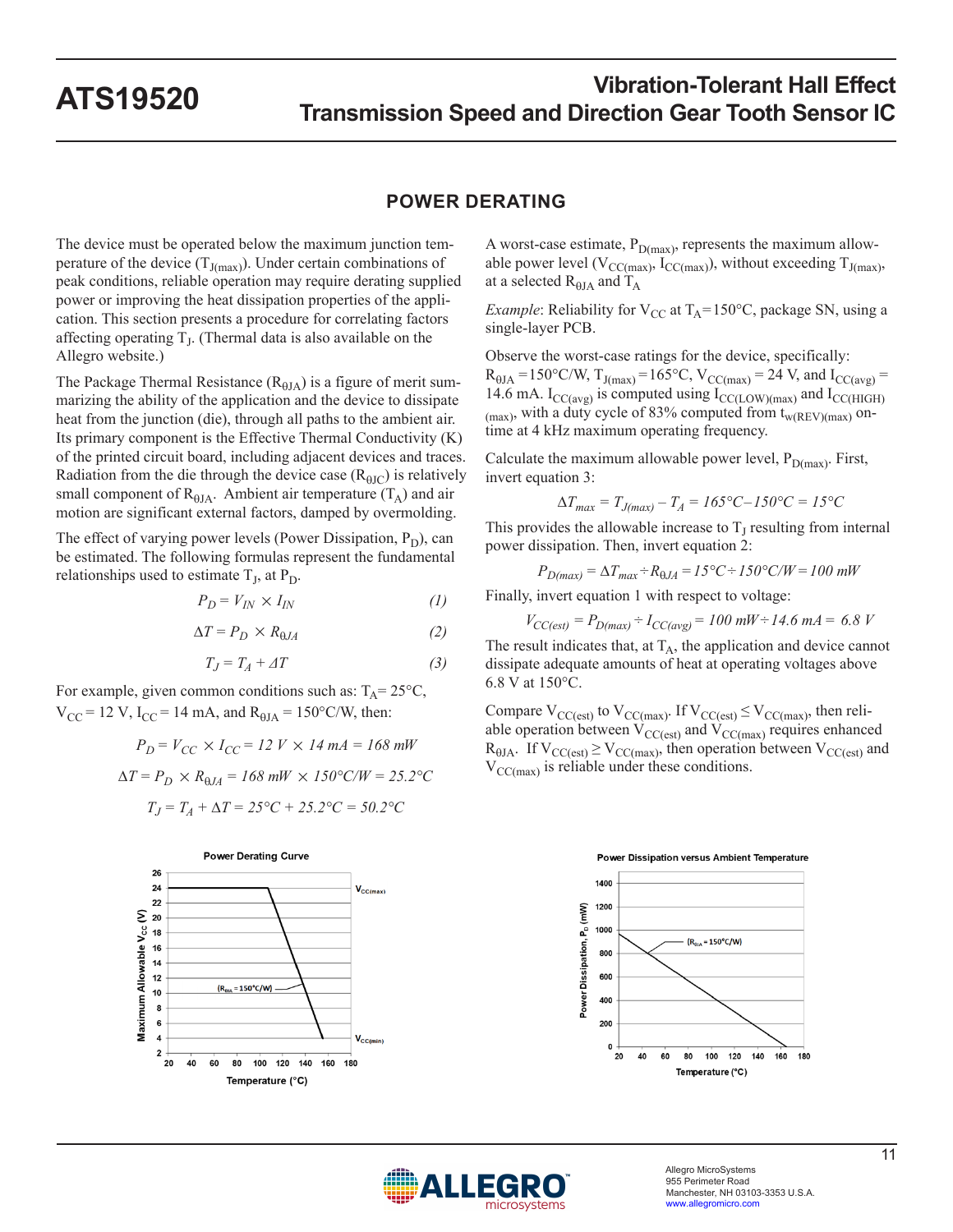### **PACKAGE OUTLINE DRAWING**



**Figure 8: Package SN, 3-Pin SIP**